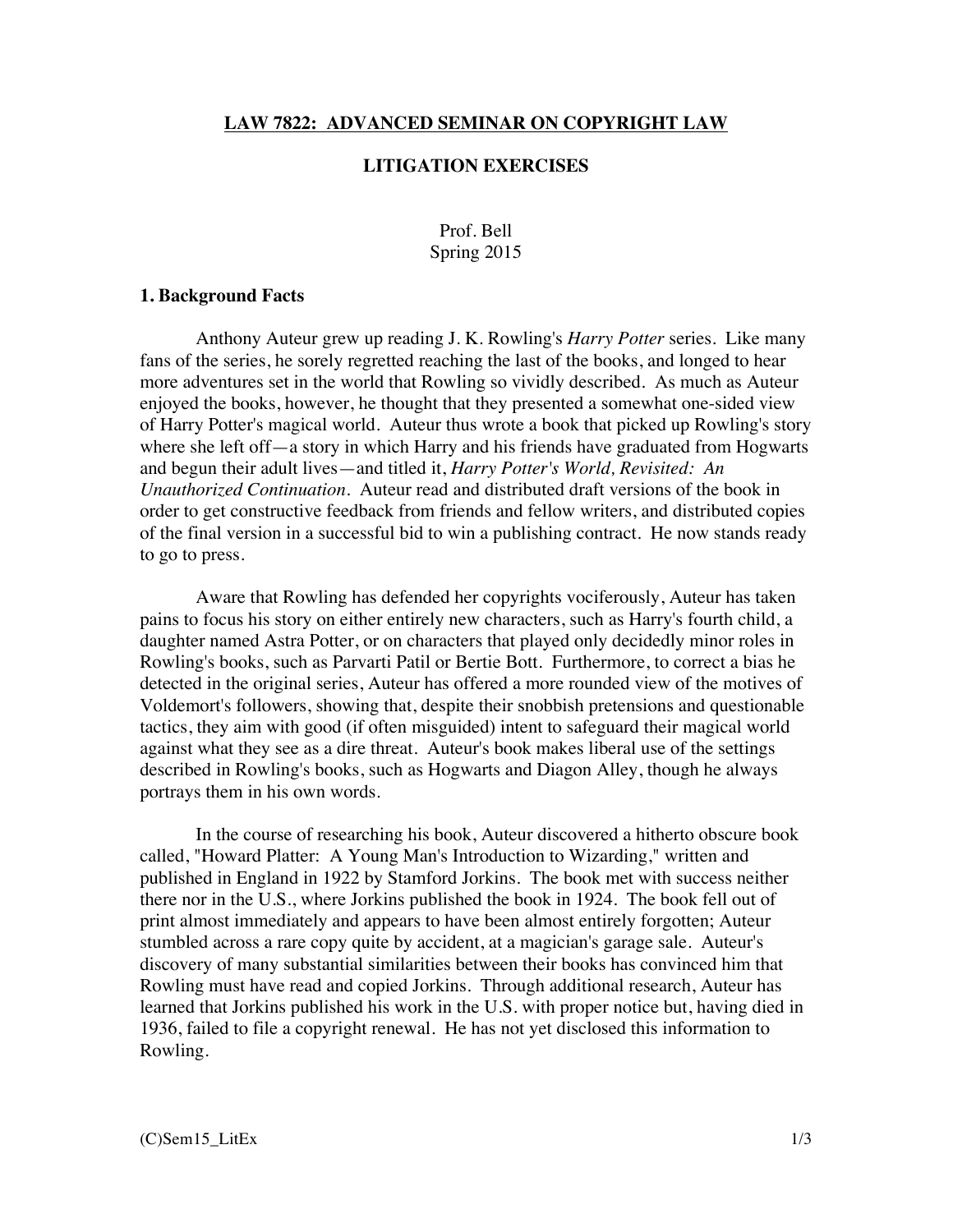### **2. Assignments**

#### **a. Demand Letter**

Assume that your client, J.K. Rowling, wields all of the copyright rights in the Harry Potter books, which she has duly registered. Through her connections in the publishing industry, she has learned of Auteur's publishing plans. (She does not at this point know, however, that Auteur has discovered the Jorkins book.) On behalf of Rowling, write a demand letter of at least four pages to Auteur. In your letter, explain why Rowling believes that Auteur's book infringes her rights under the U.S. Copyright Act and specify the measures that he must take in order to avoid a lawsuit. (Ignore other causes of action, such as those based in unfair competition or trademark law.)

Please note that I will give a copy of your demand letter to another, randomly chosen student for him or her to use in writing a reply letter, and that I will give the resulting pair of letters to yet another randomly chosen student for him or her to use in writing a bench memo.

#### **b. Reply Letter**

On behalf of your client, Auteur, write a reply letter of at least four pages to Rowling's attorney, from whom you have received a demand letter. In your letter, explain why Auteur believes that Rowling has no claim against him under the U.S. Copyright Act and specify the measures, if any, he is willing to take in order to avoid a lawsuit. Please note that I will give a copy of your reply letter, together with a copy of the corresponding demand letter, to another, randomly chosen student for him or her to use in writing a bench memo.

## **c. Bench Memo**

Assume that, notwithstanding the parties' correspondence, *Rowling v. Auteur* has been filed in the U.S. District Court for the Southern District of California. Discovery has been completed and includes all the facts of the recital set forth above. The parties have cross-moved for summary judgment. At the request of Judge Able Solomon, for whom you clerk, write a bench memo of at least four pages suggesting the proper disposition of those motions. Please note that for this exercise you will not have the parties' pleadings, but rather will have to draw the facts from the recital above and the arguments from parties' demand and reply letters. You may take judicial notice of arguments not raised by the parties if you think doing so would help resolve their dispute.